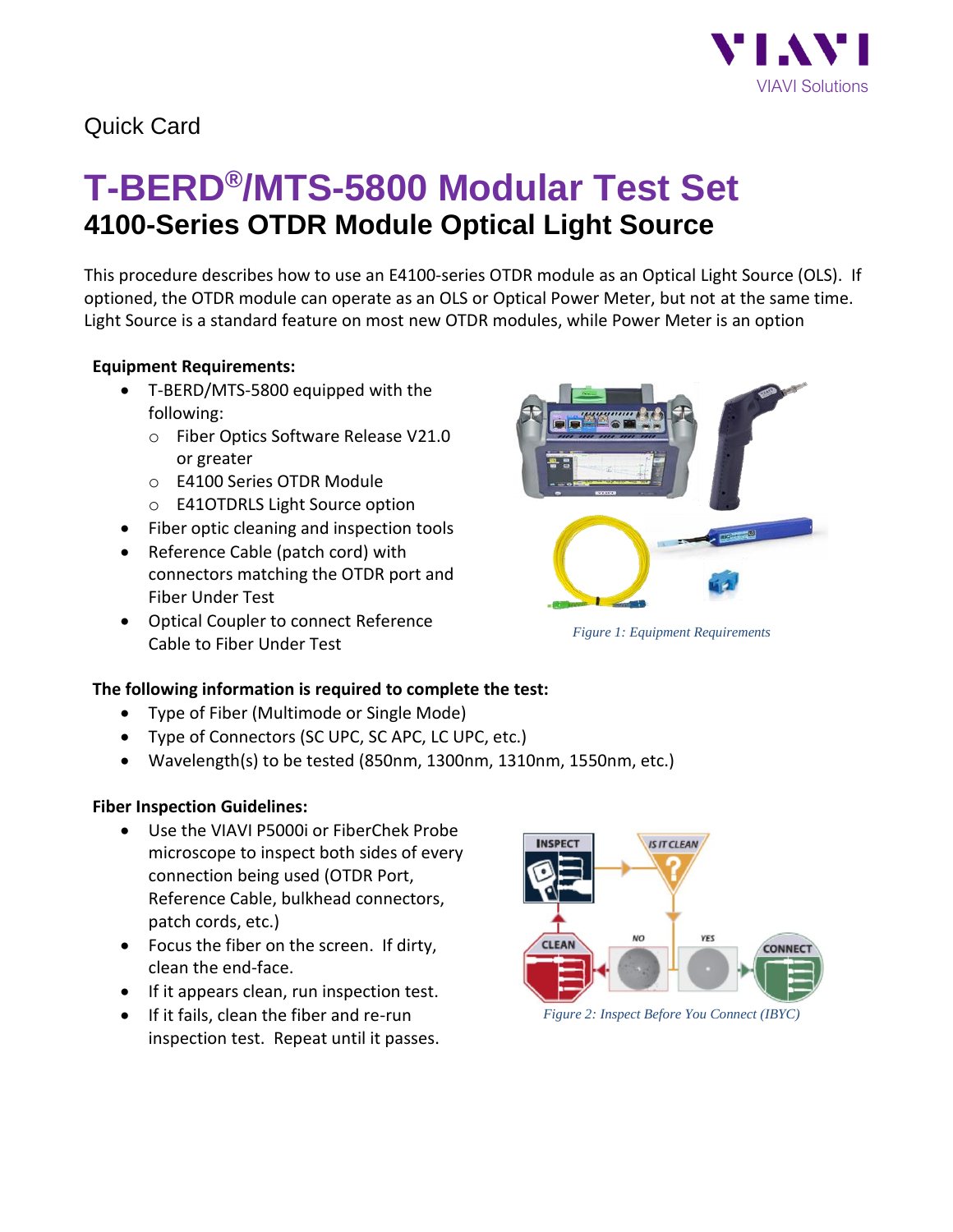

#### **Connect Reference Cable to OTDR port:**

- 1. Inspect the OTDR port on top of the test set.
- 2. Inspect the fiber end face of Reference Cable.
- 3. Connect Reference Cable to the OTDR port.

#### **Connect to Fiber Under Test (FUT):**

The Reference Cable may be connected to the FUT via an optical patch panel (OPP) or an optical coupler:

- 1. If the interface to the FUT is a patch cord, connect the patch cord to an optical coupler with the same connector type.
- 2. Inspect the FUT connected to the coupler or OPP.
- 3. Inspect the other fiber end face of the Reference Cable.
- 4. Connect the Reference Cable to the coupler or OPP.

### **Launch the Optical Light Source:**

- 1. Press the Power button  $\bigcirc$  to turn on the T-BERD/MTS-5800.
- 2. Tap the **Fiber Optics** icon **Fiber Optics** in the Status Bar at the

top of the T-BERD/MTS-5800.

3. Tap the purple **>** on the left screen side

to display the Fiber Optics Home screen.

4. Tap the **SOURCE** icon until it is yellow and highlighted**:**



**VURCE** for Single Mode fiber



• for Multimode fiber





*Figure 4: Connecting the Reference Cable to the FUT with a coupler*



*Figure 5: Connecting the Reference Cable to an OPP*







*Figure 7: Fiber Optics Home Screen*